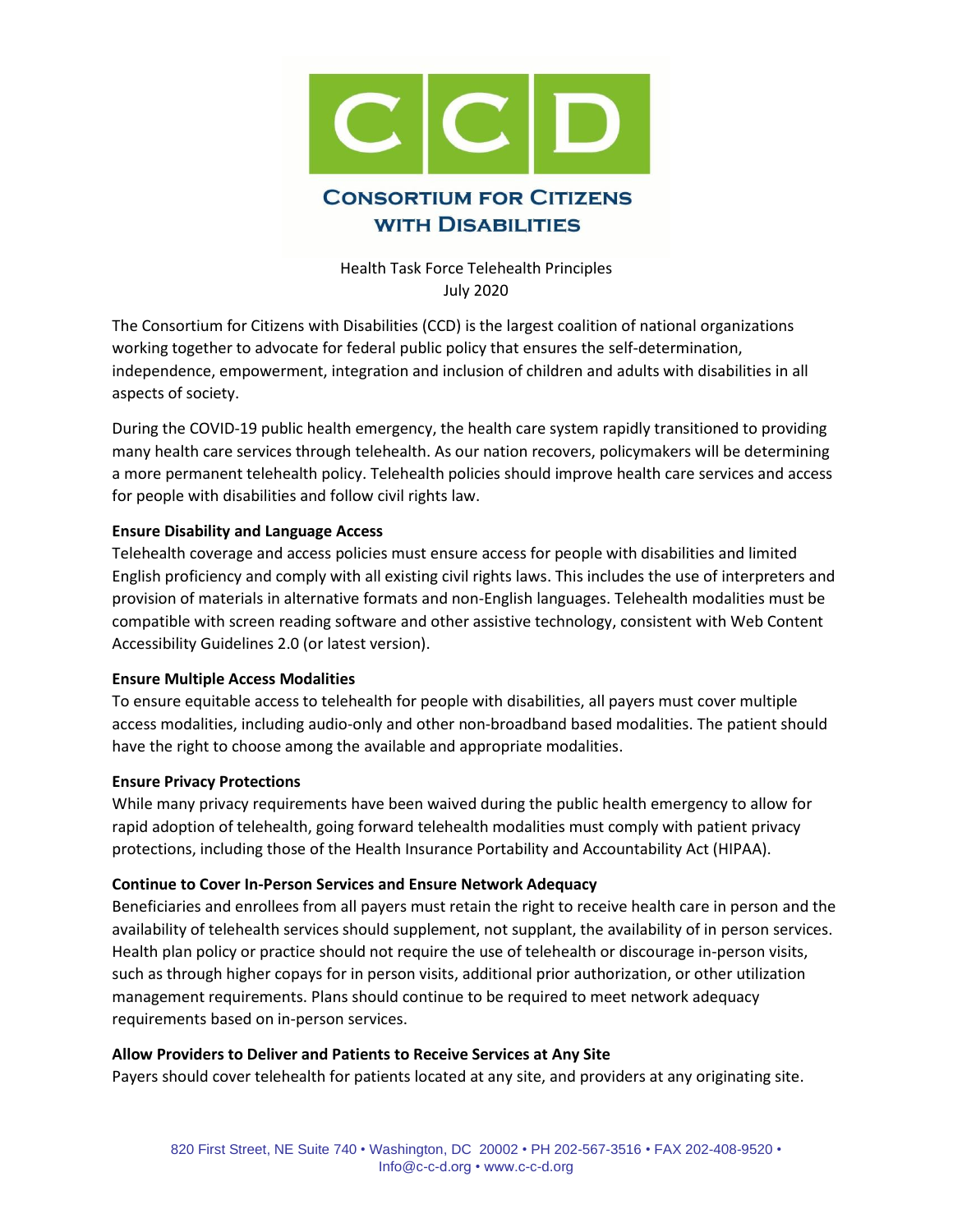Reimbursement should be provided for services delivered across state lines, subject to state law, including licensure and patient privacy laws.

## **Ensure Equitable Reimbursement**

Telehealth services should be reimbursed at a rate sufficient to ensure provider participation.

#### **Cover Electronic Prescribing and Ordering**

Health care payers should cover prescriptions for medications and orders for durable medical equipment, home health, and other services made via telehealth, without requirement for a previous inperson visit. Electronic prescribing and prescribing following a telehealth visit should also be allowed for controlled substances.

#### **Ensure Telehealth Promotes Equity**

Care must be taken to ensure telehealth addresses health disparities among people with disabilities, including those that are due to systemic racism and other socio-economic injustices. This requires ensuring telehealth policies are culturally responsive, and meaningfully address lack of or limited access to reliable broadband, technologies, and digital literacy training.

#### **Ensure Patients Can Make Informed Decisions**

Patients and providers are equal parties in the decision-making process about whether to use telehealth. This equity in decision-making should apply not only to the decision about whether to use telehealth, but also the decision to continue using it during the course of treatment, based on patient preferences and clinical evidence and judgement.

Providers and payers must accurately disclose beneficiary cost-sharing obligations prior to service and connect beneficiaries and providers with the resources they need to understand their financial responsibilities.

Payers must maintain a directory of telehealth providers and/or include information about providers that are available via telehealth in their provider directory.

Payers and the federal government should also engage in an education campaign to ensure that the public understand telehealth opportunities and responsibilities.

#### **Data collection**

Data must be collected as telehealth becomes more common, including detailed demographic data on usage and outcomes by the following categories individually and in combination: race, ethnicity, age, disability status, preferred language, sex, sexual orientation, gender identity, socio-economic status, insurance coverage and geographic location. Data must be collected in accordance with patient privacy laws, with the opportunity for patients to opt-out of providing demographic data, and protocols for removing identifying characteristics of patients from the data.

Signatories:

ALS Association American Academy of Physical Medicine & Rehabilitation American Association on Health and Disability American Council for the Blind